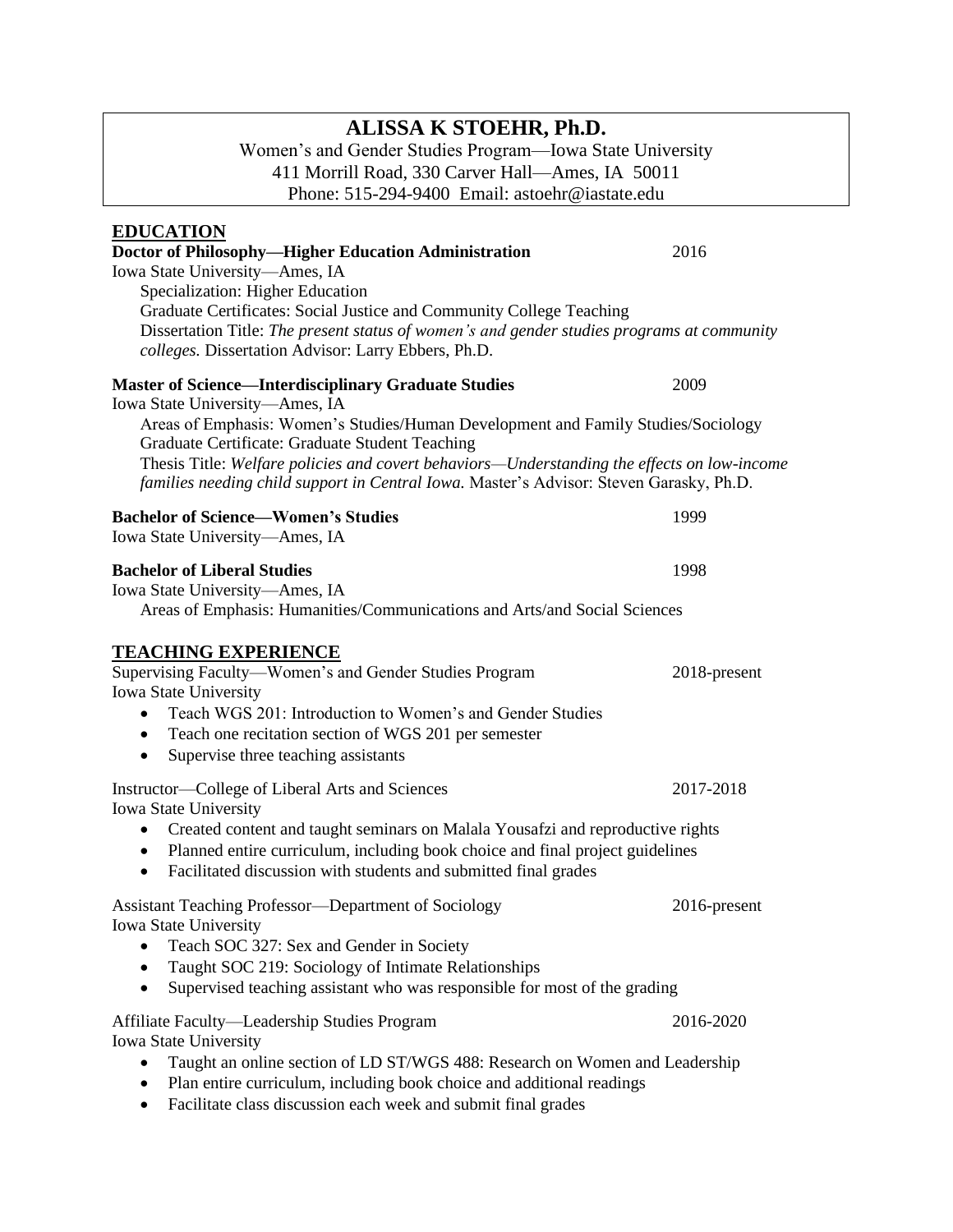| Assistant Teaching Professor—Women's and Gender Studies Program<br>Iowa State University<br>Teach online sections of WGS 201: Introduction to Women's Studies<br>$\bullet$<br>Teach WGS 410x: Human Trafficking<br>$\bullet$<br>Teach WGS 210: Sexuality and Gender in American Popular Culture<br>$\bullet$<br>Taught WGS 205: Introduction to Queer Studies<br>٠<br>Taught WGS 203: Introduction to Lesbian Studies<br>$\bullet$<br>Taught POL S/WGS 385: Women in Politics<br>$\bullet$ | 2015-present       |
|--------------------------------------------------------------------------------------------------------------------------------------------------------------------------------------------------------------------------------------------------------------------------------------------------------------------------------------------------------------------------------------------------------------------------------------------------------------------------------------------|--------------------|
| Lecturer—School of Journalism and Mass Communication<br>Iowa State University<br>Taught an online section of JLMC 477: Race, Class, and Gender in the Media<br>Supervised teaching assistant who was responsible for most of the grading<br>٠<br>Communicated with students and submitted final grades<br>$\bullet$                                                                                                                                                                        | 2016               |
| <b>Instructor-Honors Program</b><br>Iowa State University<br>Create content and teach seminars on issues of human trafficking, feminism and the media, and<br>$\bullet$<br>reproductive rights<br>Create syllabus and class projects that foster student learning and engagement<br>$\bullet$<br>Evaluate student assignments and submit final grades<br>$\bullet$                                                                                                                         | 2009, 2012-present |
| Instructor-Women's and Gender Studies Program<br>Iowa State University<br>Facilitated discussion sections of WS 160: Gender Justice either alone or with a partner<br>$\bullet$<br>• Evaluated reflection papers and class projects<br>Maintained progress reports and submitted final grades for students<br>$\bullet$                                                                                                                                                                    | 2007-09, 2012-14   |
| Teaching Assistant-Women's and Gender Studies Program<br>Iowa State University<br>Facilitated discussion sections of WS 201: Introduction to Women's Studies<br>$\bullet$<br>Taught one section of WS 201 during Summer 2008<br>٠<br>Graded assignments, exams, and projects, and submitted final grades for students<br>$\bullet$                                                                                                                                                         | 2006-2009          |
| PROFESSIONAL EMPLOYMENT<br>Interim Director—Margaret Sloss Women's Center<br>Iowa State University<br>Established goals, interpret policy, and supervise staff<br>Served on various university committees<br>Managed center budget and administered annual center scholarships                                                                                                                                                                                                             | 2018               |
| Graduate Assistant—Journal of Critical Thought and Praxis<br><b>Iowa State University</b><br>Copy edited and proofread the layout of each issue with the Editorial Board<br>Previewed journal submissions to ensure basic formatting requirements were met<br>Organized logistics and took minutes during Editorial board meetings<br>$\bullet$                                                                                                                                            | 2014-2015          |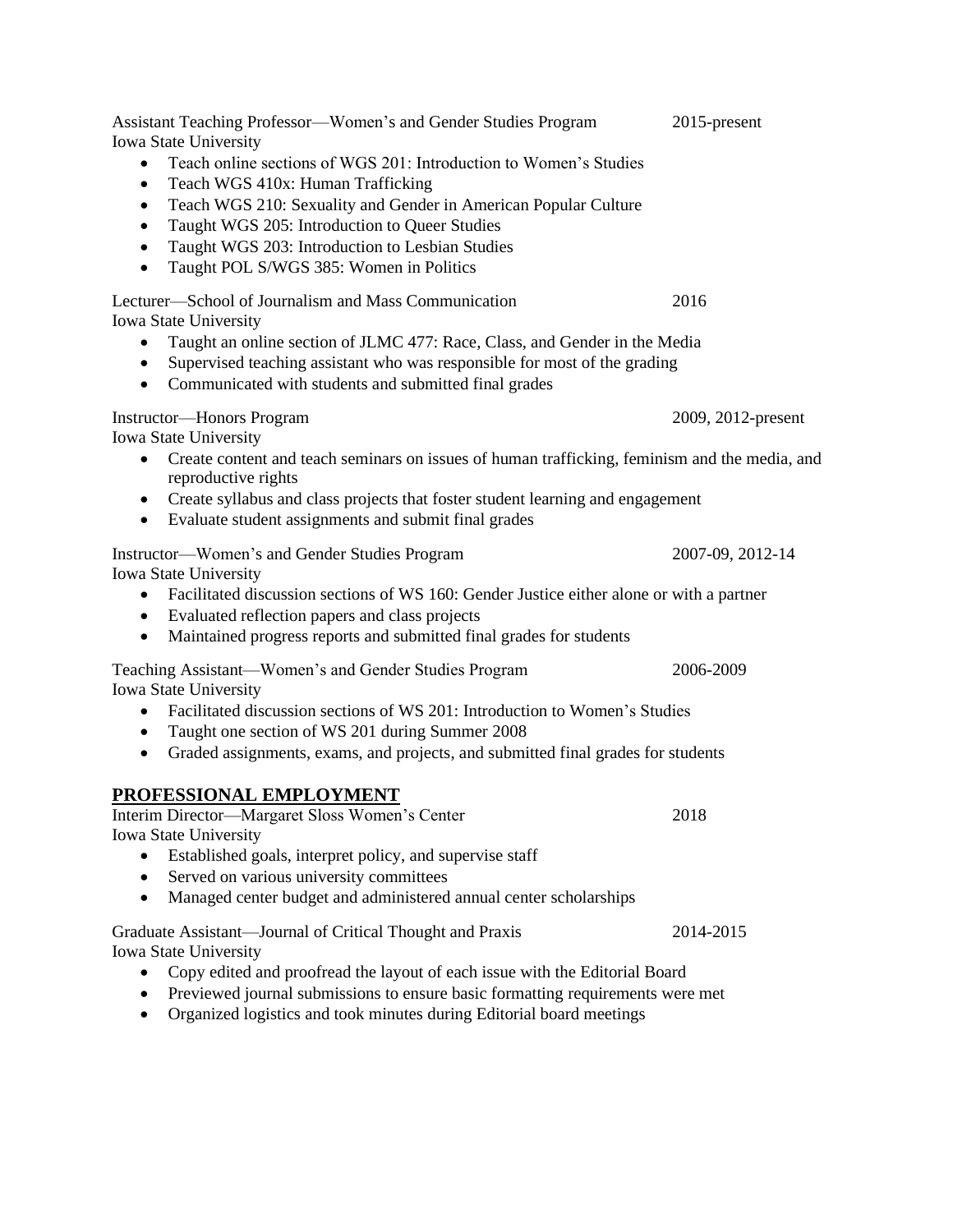Graduate Assistant—Catt Center for Women and Politics 2014 Iowa State University • Aided in teaching LAS 322: Leadership Styles and Strategies in a Diverse Society • Revised women in government fact sheets and reports • Created databases dealing with women in municipal government in Iowa Program Coordinator—Dialogues on Diversity 2011-2015 Iowa State University • Recruited facilitators to lead class discussions and activities • Revised curriculum each semester in order to include current contemporary topics • Maintained resource library dealing with multiculturalism and diversity issues IRB Administrator—Office for Responsible Research 2009-2011 Iowa State University • Reviewed approximately 100 social and behavioral research protocols each month • Communicated with principal investigators regarding IRB review and approval process • Recorded meeting minutes and posted to WebCT for IRB review and approval Communications Specialist—Catt Center for Women and Politics 2009 Iowa State University • Aided in newsletter production by contributing articles and completing research projects • Updated Catt Center Archive and Catt Prize databases • Aided in updating website by posting speaker news and other sources of information Graduate Assistant—Catt Center for Women and Politics 2009 Iowa State University • Reorganized ACT Learning Community, Catt Associates, and Legacy of Heroines • Wrote articles for various Catt Center publications • Aided the Catt Center Director in two research projects dealing with gender and politics

### **PRESENTATION AND WORKSHOP EXPERIENCE**

**Stoehr, A.** (2021). Music and Social Identities. HON 121: First Year Honors Seminar. Iowa State University, Ames, IA.

**Stoehr, A.** (2021). Human Trafficking 101. HON 121: First Year Honors Seminar. Iowa State University, Ames, IA.

**Stoehr, A.** (2021). Human Trafficking 101. Gamma Phi Beta Sorority. Iowa State University, Ames, IA.

**Stoehr, A.** (2021). *Risk Management within Panhellenic.* Sorority and Fraternity Engagement Risk Symposium. Iowa State University, Ames, IA.

**Stoehr, A.** (2021). *Human Trafficking.* SOC 2101: Criminology. Emmanuel College, Boston, MA.

**Stoehr, A**. (2021). *The History of Reproductive Rights in America.* Medical Humanities Society and Medical Students for Choice. Des Moines University, Des Moines, IA.

Arbuckle, J.G., Harper, S., Hochstetler, A., & **Stoehr, A.** (2021). *Careers in Sociology*. Graduate Students in Sociology and Alpha Kappa Delta. Iowa State University, Ames, IA.

**Stoehr, A.** (2021). *Gender, Intersectionality, and Leadership.* Phi Upsilon Omicron Honor Society. Iowa State University, Ames, IA.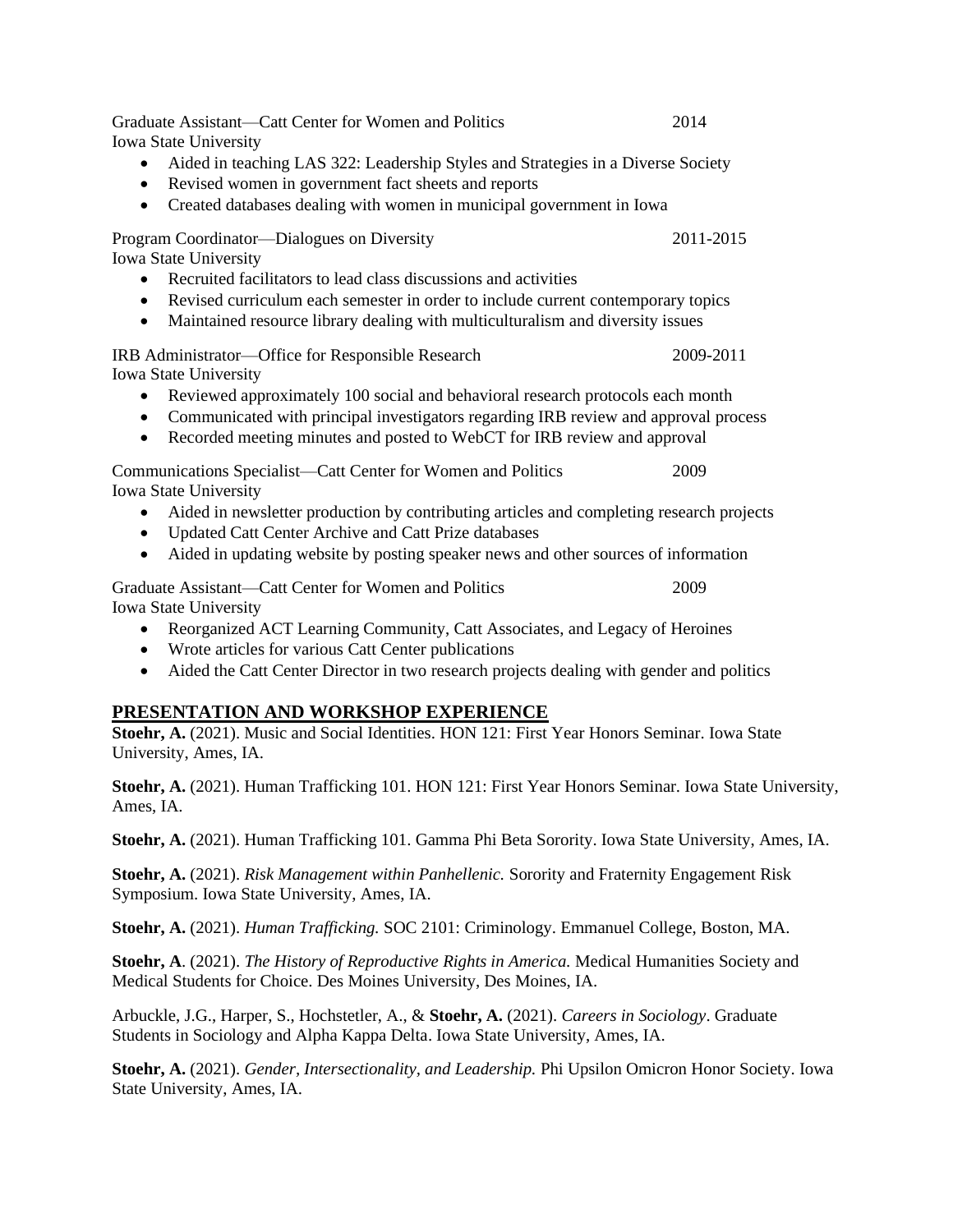Foreman, M., Lyles, A. Miller, E. & **Stoehr, A.** (2021). *Violence Against Women and Women's Health.* Women's Week. Iowa State University, Ames, IA.

**Stoehr, A.** (2020). *The Realities of Human Trafficking in Iowa.* Kappa Delta Sorority. Iowa State University, Ames, IA.

**Stoehr, A.** (2020). *The Realities of Human Trafficking in Iowa.* Adelante Fraternity. Iowa State University, Ames, IA.

**Stoehr, A.** (2020). *The Realities of Human Trafficking in Iowa.* AESHM Leadership Team. Iowa State University, Ames, IA.

**Stoehr, A.** (2020). *The Realities of Human Trafficking in Iowa.* College of Human Sciences Diversity, Equity, and Community Committee Brown Bag Series. Iowa State University, Ames, IA.

**Stoehr, A.** (2020). *The Realities of Human Trafficking in Iowa.* Chi Omega Sorority. Iowa State University, Ames, IA.

**Stoehr, A.** (2020). *The Realities of Human Trafficking in Iowa.* Pi Beta Phi Sorority. Iowa State University, Ames, IA.

**Stoehr, A.** (2020). *Human Trafficking in Iowa.* Chi Phi Fraternity. Iowa State University, Ames, IA.

**Stoehr, A.** (2020). *The Realities of Human Trafficking in Iowa.* Alpha Phi Sorority. Iowa State University, Ames, IA.

**Stoehr, A.** (2019). *The Realities of Human Trafficking in Iowa.* Collegiate Women in Business. Iowa State University, Ames, IA.

De Leon, J., Lawrence, N., Moats, S., Port, N., & **Stoehr, A.** (2019). *Stereotypes in the Media.* JL MC 242: Visual Principles of Mass Communication. Iowa State University, Ames, IA.

**Stoehr, A.** (2019). *The Realities of Human Trafficking in Iowa.* Kappa Kappa Gamma Sorority. Iowa State University, Ames, IA.

**Stoehr, A.** (2019). *The Realities of Human Trafficking in Iowa.* Kappa Alpha Theta Sorority. Iowa State University, Ames, IA.

**Stoehr, A.** (2019). *The Realities of Human Trafficking in Iowa.* SOC 340: Deviant and Criminal Behavior. Iowa State University, Ames, IA.

**Stoehr, A.** (2019). *Trigger Warnings Podcast.* Student Wellness. Iowa State University, Ames, IA.

**Stoehr, A.** (2019). *The Realities of Human Trafficking in Iowa.* Society for the Advancement of Gender Equity. Iowa State University, Ames, IA.

**Stoehr, A.** (2019). *The Realities of Human Trafficking in Iowa.* Ames Noon Rotary, Ames, IA.

**Stoehr, A.** (2019). *Human Trafficking.* Oxfam America. Iowa State University, Ames, IA.

**Stoehr, A.** (2019). *The Realities of Human Trafficking in Iowa.* Alpha Tau Omega Fraternity. Iowa State University, Ames, IA.

**Stoehr, A.** (2019). *Race and Human Trafficking.* Iowa State Conference on Race and Ethnicity. Iowa State University, Ames, IA.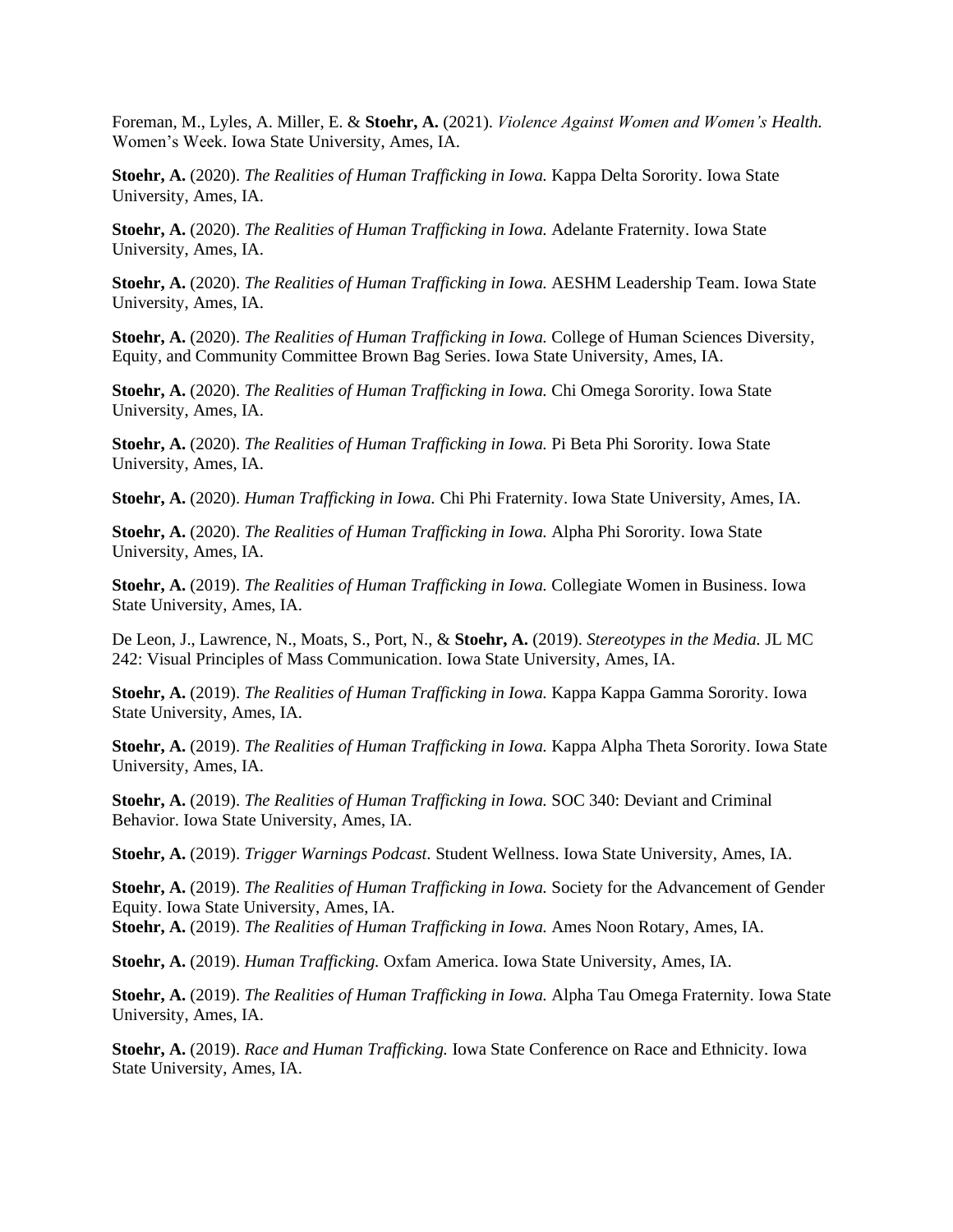**Stoehr, A.** (2018). *Gender and Relationship Bias in Wellness Podcast.* Iowa State Student Wellness. Iowa State University, Ames, IA.

**Stoehr, A.** (2018). *Gender and Human Trafficking.* Margaret Sloss Center for Women and Gender Equity. Iowa State University, Ames, IA.

**Stoehr, A.** (2018). *The Realities of Human Trafficking in Iowa.* Alpha Chi Omega Sorority. Iowa State University, Ames, IA.

**Stoehr, A.** (2018). *Qualitative Data Analysis.* RES EV 580: Introduction to Qualitative Research Methodology. Iowa State University, Ames, IA.

Doss, C., Goebel, M., Kulbaga, T., **Stoehr, A.,** & Wilson, L. (2018). *Reimagining Women's and Gender Studies Education: Just Pedagogical Choices for an Unjust World.* National Women's Studies Association, Atlanta, GA.

Bell, A., Buckels, R., & **Stoehr, A**. (2018). *Is Human Trafficking Happening On Your Campus?* Human Sciences Week. Iowa State University, Ames, IA.

**Stoehr, A.** (2018). *The Realities of Human Trafficking in Iowa.* Ames P.E.O. Chapter, Ames, IA.

**Stoehr, A.** (2018). *Human Trafficking in Iowa.* Ames Public Library PIC Team, Ames, IA.

**Stoehr, A.** (2018). *The Realities of Human Trafficking in America.* Torrent Brewery Knowledge on Tap Series, Ames, IA.

**Stoehr, A.** (2018). *The Realities of Human Trafficking in Iowa.* Criminal Justice Club. Iowa State University, Ames, IA.

**Stoehr, A.** (2018). *The Realities of Human Trafficking in Iowa.* SOC 235: Social Problems. Iowa State University, Ames, IA.

**Stoehr, A.** (2018). *Human Trafficking in Iowa.* Honors Program. Iowa State University, Ames, IA.

Buckels, R., Ferjak, M., **Stoehr, A.,** & Villongco, C. (2017). *In Plain Sight: The Realities of Human Trafficking.* Lambda Theta Alpha Latin Sorority, Inc. Iowa State University, Ames, IA.

Fairchild, S., Hofmann, A., Munoz, L., & **Stoehr, A.** (2017). *Best Practices of Building Solidarity: Visioning Strategic Alliances Across Community College and University Women's and Gender Studies Programs.* National Women's Studies Association, Baltimore, MD.

**Stoehr, A.** (2017). *The Realities of Human Trafficking in Iowa.* Lambda Theta Alpha Latin Sorority, Inc. Iowa State University, Ames, IA.

**Stoehr, A.** (2017). *The Realities of Human Trafficking in Iowa.* Alpha Omicron Pi Sorority. Iowa State University, Ames, IA.

**Stoehr, A.** & Hengesteg, P. (2017). *Small Group Dialogue and Facilitation.* Student Wellness Peer Educator Training. Iowa State University, Ames, IA.

**Stoehr, A.** (2016). *The Realities of Human Trafficking in Iowa.* Iowa Jaycees, Newton, IA.

**Stoehr, A.** (2016). *White Privilege and Power Dynamics.* Department of Residence Student Staff Orientation. Iowa State University, Ames, IA.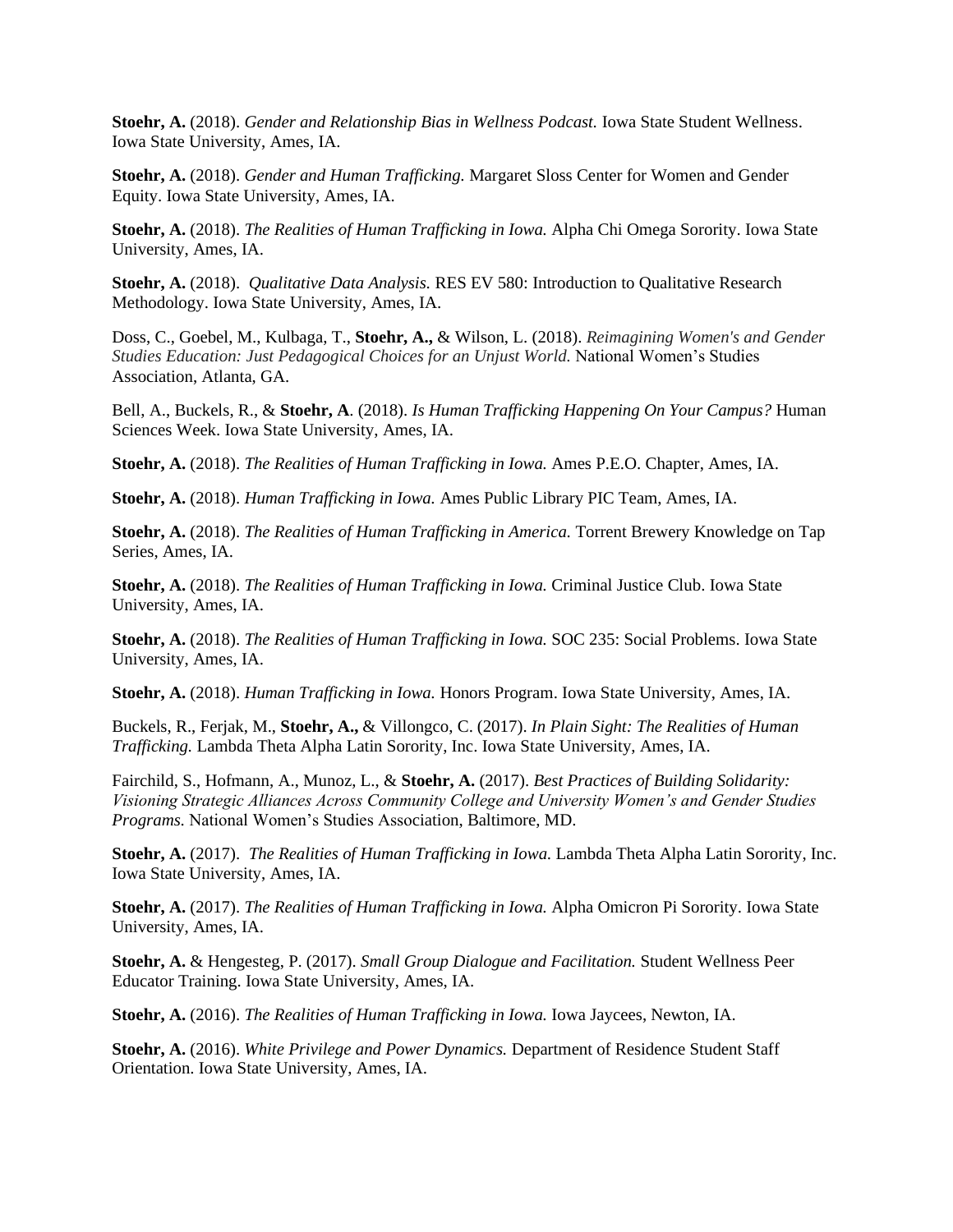**Stoehr, A.** (2016). *The Present State of Women's and Gender Studies Programs at Community Colleges.*  Women's and Gender Studies Program. Iowa State University, Ames, IA.

Knop, K., Korn, J., Pirok, J., & **Stoehr, A.** (2015). *Asymmetrical Institutionalization: A Dialogue about Women's and Gender Studies Issues Within the Academy and Beyond.* National Women's Studies Association, Milwaukee, WI.

**Stoehr, A.** (2015). *The Status of Women's and Gender Studies Programs at Community Colleges.* Oakton Community College, Des Plaines, IL.

**Stoehr, A.** & Salinas, C. (2013). *The Importance of Group Dynamics for Student Leaders*. Student Activities Center. Iowa State University, Ames, IA.

Barboza, A., Butler, M., Fitzjarrald, A., Fraise, N., Gershenson, B., Ramos, A., & **Stoehr, A.** (2012). *SNAP Happy: Discussing and Understanding Food Assistance.* School of Education. Iowa State University, Ames, IA.

**Stoehr, A.** (2007). *Creating Community: Graduate Women's Networks on College and University Campuses.* National Women's Studies Association, St. Charles, IL.

#### **PUBLICATIONS**

**Stoehr, A.** & Rellihan, H. (2019). The status of women's and gender studies at community colleges. In G. Carminati & H. Rellihan (Eds.), *Theory and Praxis: Women's and Gender Studies at Community Colleges* (pp. 1-31). Arlington, VA: Gival Press.

**Stoehr, A.** (2018). Canada. In S. Shaw, N. Barbour, P. Duncan, K. Freehling-Burton, & J. Nichols (Eds.), *Women's Lives Around the World: A Global Encyclopedia.* Santa Barbara, CA: ABC-CLIO.

**Stoehr, A.** (2018). Anti-Human Trafficking Organizations. In S. Shaw, N. Barbour, P. Duncan, K. Freehling-Burton, & J. Nichols (Eds.), *Women's Lives Around the World: A Global Encyclopedia.* Santa Barbara, CA: ABC-CLIO.

**Stoehr, A.** (2018). Women Baseball Players in Cuba. In S. Shaw, N. Barbour, P. Duncan, K. Freehling-Burton, & J. Nichols (Eds.), *Women's Lives Around the World: A Global Encyclopedia.* Santa Barbara, CA: ABC-CLIO.

#### **GRANTS**

Graduate Learning Communities Grant. (2013), Foegen, A., Rands, M., & **Stoehr, A**. Award: \$1,000. Funded by National Center for Integration of Research, Teaching, and Learning (CIRTL) and Iowa State University Graduate College.

Women's and Diversity Grant. (2013). Acker, L., Azima, R., Ellinwood, N., Fowler, C., Friedel, J., Harding, T., Ogilvie, C., Lozano, A., Mongtin, S., **Stoehr, A.**, & Zarecor, K. Award: \$5000. Funded by Iowa State University Office of the Senior Vice President and Provost.

#### **PROFESSIONAL AFFILIATIONS**

| National Center for Faculty Development and Diversity (NCFDD) | 2013-present          |
|---------------------------------------------------------------|-----------------------|
| College Student Educators International (ACPA)                | 2011-2016             |
| Directorate Member, Coalition for Women's Identities          | 2015                  |
| <b>Standing Committee for Women</b>                           | 2011-2015             |
| National Women's Studies Association                          | 2006-09, 2013-present |
| Member, Community College Caucus                              | 2013-present          |
| Co-Chair, Community College Caucus                            | 2016-2018             |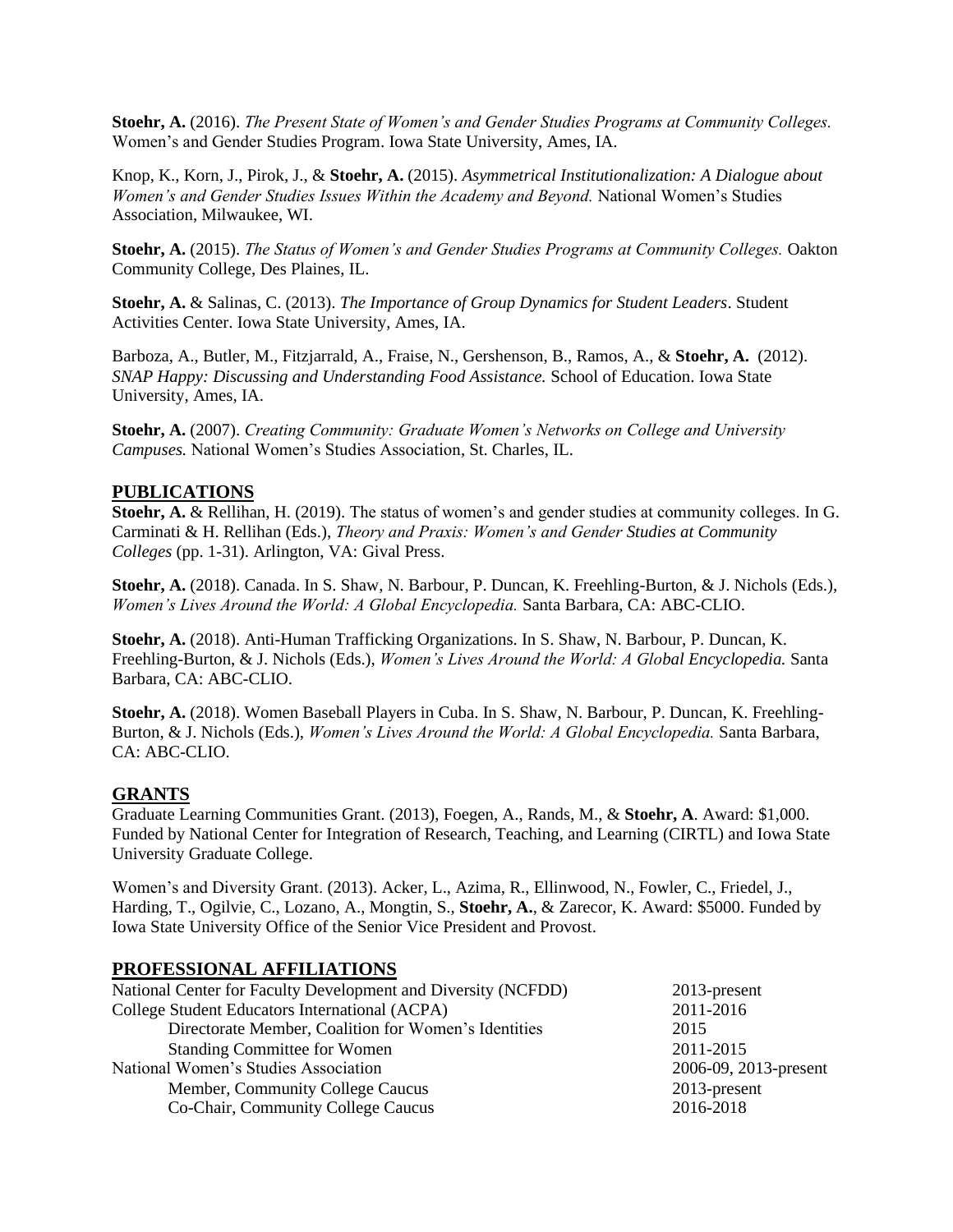## **PROFESSIONAL SERVICE**

| <b>Peer Review Activities</b>                            |           |
|----------------------------------------------------------|-----------|
| Program Reviewer, National Women's Studies Association   | 2020      |
| Journal Reviewer, JSCORE                                 | 2017      |
| Program and Awards Reviewer, ACPA                        | 2013-2016 |
| Journal Reviewer, Journal of Critical Thought and Praxis | 2012-2014 |
| Journal Reviewer, Feminist Formations                    | 2011      |

## **INSTITUTIONAL SERVICE**

| <b>School of Education</b>                                             |              |
|------------------------------------------------------------------------|--------------|
| Graduate Student Advisory Council                                      | 2014-2015    |
| <b>Graduate Studies Committee</b>                                      | 2014-2015    |
| Social Justice Strategic Taskforce                                     | 2013-2015    |
| Doctoral Learning Community Committee                                  | 2013-2014    |
| Secretary, School of Education Graduate Student Organization           | 2013-2015    |
| Doctoral Chair, Higher Education Graduate Student Organization         | 2011-2012    |
| Resource Chair, Student Interview Days Committee                       | 2011-2012    |
| <b>College of Liberal Arts and Sciences</b>                            |              |
| Carrie Chapman Catt Prize Selection Committee                          | 2021         |
| Master's Committee Member-Department of English                        | 2017-present |
| <b>Graduate Faculty-Sociology Department</b>                           | 2017-present |
| Graduate Faculty-Women's and Gender Studies Program                    | 2017-present |
| <b>Iowa State University</b>                                           |              |
| <b>CELT Course Design Institute</b>                                    | 2020         |
| CELT Teaching and Learning Academy                                     | 2019-2020    |
| CELT Engaged Institute for Service Learning                            | 2019         |
| University Advisor, Sigma Alpha Epsilon Fraternity                     | 2021-present |
| University Advisor, Alpha Phi Sorority                                 | 2020-present |
| University Advisor, Gamma Rho Lambda Sorority                          | 2019-present |
| University Advisor, Lambda Theta Alpha Latin Sorority, Inc.            | 2019-present |
| Search Committee, Women's and Gender Studies Program                   | 2019-present |
| Small Group Facilitator, Sorority and Fraternity Engagement Conference | 2019-present |
| University Advisor, Sigma Alpha Pi Leadership Society                  | 2018-2021    |
| <b>CELT Teaching Partners Program</b>                                  | 2018-2019    |
| Vice President for Diversity and Inclusion Council                     | 2017-2018    |
| University Advisor, Delta Lambda Phi Fraternity                        | 2017-2019    |
| Advisor, Iowa State Network Against Human Trafficking and Slavery      | 2017-present |
| Search Committee, Project Director for Hispanic and Latino Affairs     | 2016         |
| Search Committee, Project Director for LGBTQA+ Affairs                 | 2016         |
| Women's and Gender Studies Program Conference Planning Committee       | 2016-2017    |
| Women's and Gender Studies Program Curriculum Committee                | 2016-present |
| Women's and Gender Studies Program Steering Committee                  | 2015-2016    |
| LGBTQA+ Faculty and Staff Association                                  | 2015-present |
| Leadership Team                                                        | 2016-2018    |
| <b>Emerging Leaders Academy</b>                                        | 2014-2015    |
| <b>CIRTL Advisory Board</b>                                            | 2013-2015    |
| <b>Student Conduct Board</b>                                           | 2012-present |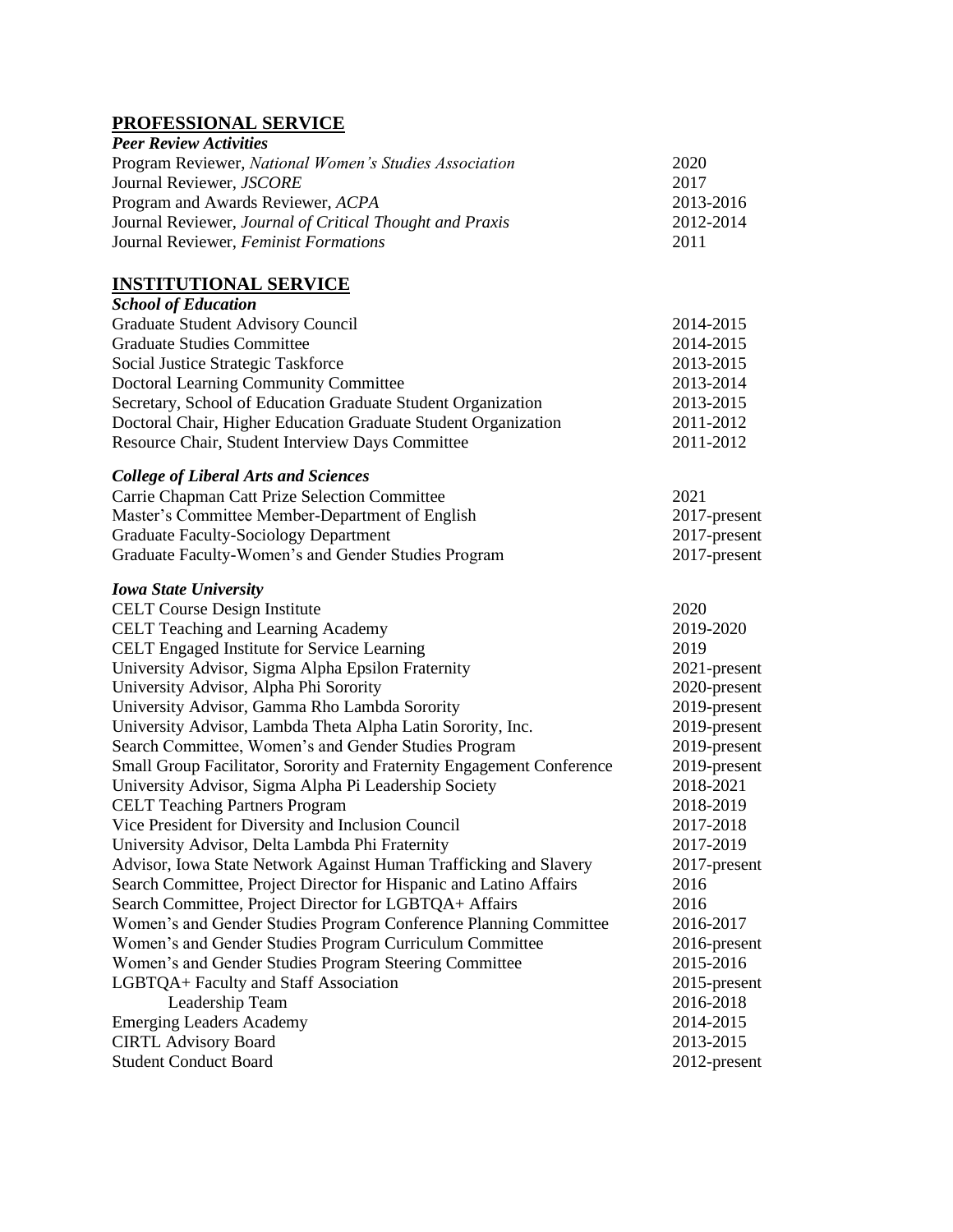| University Committee for the Advancement of Women & Gender Equity    | 2012-2020          |  |
|----------------------------------------------------------------------|--------------------|--|
| Chair, Graduate Student Subcommittee                                 | 2013-2015          |  |
| Green Dot Subcommittee                                               | 2017-2019          |  |
| <b>Committee on Lectures</b>                                         | 2007-2009, 2011-15 |  |
| <b>Graduate and Professional Student Senate</b>                      | 2006-2009, 2011-13 |  |
| <b>Executive Board</b>                                               |                    |  |
| Senator, School of Education                                         |                    |  |
| Senator, Interdisciplinary Graduate Studies                          |                    |  |
| Professional Advancement Grants Chair                                |                    |  |
| Founder and Co-President, Ames-ISU for Darfur                        | 2007-2009          |  |
| Advisory Committee on Diversity Coordination and Programs            | 2007-2009          |  |
| Graduate Advisor, LGBTA Alliance                                     | 2007-2009          |  |
| <b>COMMUNITY SERVICE</b>                                             |                    |  |
| Central Iowa Service Network Against Human Trafficking               | 2014-2018          |  |
| Iowa Network Against Human Trafficking and Slavery                   | 2017-2020          |  |
| Research, Evaluation and Best Practice Standards Committee           | 2017-2020          |  |
| City of Ames Human Relations Commission                              | 2010-2011          |  |
| Soroptimist International of Ames Heartland                          | 2010-2013          |  |
| Women's Opportunity Awards Chair, North Central Region               | 2012               |  |
| President                                                            | 2010-2012          |  |
| Young Professionals of Ames                                          | 2009-2014          |  |
| Ames Junior Chamber Jaycees                                          | 2009-2014          |  |
| Secretary                                                            | 2012               |  |
| United Way of Story County Women United Program                      | 2009-present       |  |
| <b>HONORS AND SCHOLARSHIPS</b>                                       |                    |  |
| Wilbur L. Layton Faculty Recognition Award                           | 2020               |  |
| <b>YWCA Woman of Achievement</b>                                     | 2019               |  |
| Multicultural Greek Council Adviser of the Year                      | 2018               |  |
| <b>LGBTSS Award for Student Service</b>                              | 2016               |  |
| <b>CIRTL Associate Certificate</b>                                   | 2015               |  |
| <b>CIRTL Practitioner Certificate</b>                                | 2015               |  |
| Preparing Future Faculty Scholar                                     | 2015               |  |
| Preparing Future Faculty Fellow                                      | 2015               |  |
| Preparing Future Faculty Associate                                   | 2014               |  |
| Dr. Carlie C. Tartakov Promoting Equity Scholarship                  | 2014               |  |
| First Place—SOE/CESMEE Three Minute Thesis Competition               | 2014               |  |
| Raymond Pearson Memorial Scholarship                                 | 2013               |  |
| Iowa State College of Human Sciences Study Abroad Scholarship        | 2013               |  |
| Best Group Presentation-ISU SOE Student Research Symposium           | 2012               |  |
| Spirit of Soroptimism Award—North Central Region, Soroptimists Intl. | 2012               |  |
| Martin Luther King, Jr. Advancing One Community Award                | 2009               |  |
| Graduate and Professional Student Senate Peer Teaching Award         | 2009, 2013         |  |
| W. Houston Dougharty Ally Award                                      | 2008               |  |
| <b>Iowa State University Gender Equity Award</b>                     | 2008               |  |
| YWCA Ames-ISU Graduate Student Scholarship                           | 2008               |  |
| Iowa State Women's Studies Graduate Student Scholarship              | 2008               |  |
|                                                                      |                    |  |